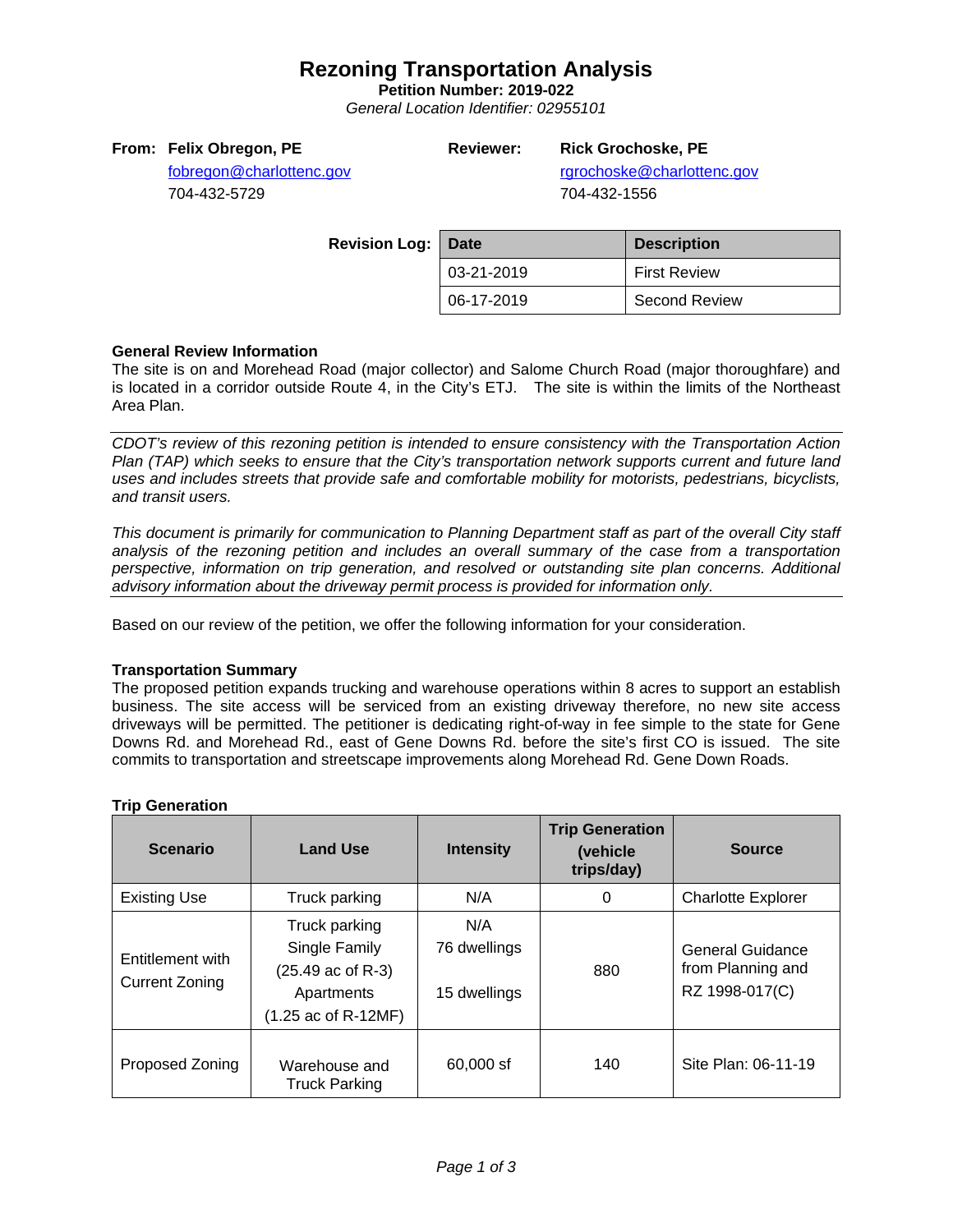# **Rezoning Transportation Analysis**

**Petition Number: 2019-022**

*General Location Identifier: 02955101*

**Outstanding Issues Container and Strikeout = Not an outstanding issue Strikeout = Not an outstanding issue** 

- 1. **Curbline:** The location of the future back of curb on the following roads is as follows:
	- a. Morehead Rd's back of curb is 17.5' as measured for the road's existing centerline (see CLDSM U-07 standard Local Collector Street Typical Section).
	- b. Salome Church Rd. back of curb is 33' as measured for the road's existing centerline.
	- c. Gene Downs Rd. back of curb is 12.5' as measured for the road's existing centerline.

Revised Comment: The petitioner should revise the site plan and conditional note(s) to commit to construct the curb and gutter along the site's Morehead Rd., Salome Church Rd. and Gene Downs Rd. frontages after the proposed site is developed at all the locations described above. The site plans should label and dimension the curb and gutter location measured from the road's existing centerline.

2. **Traffic Study:** A Traffic Impact Study is not necessary for the complete review of this petition.

Revised Comment: The petitioner should revise the site plan and conditional note(s) to dedicate 36' of right-of-way (designated as a major collector) in fee simple as measured from the street's existing centerline along the site's Morehead rd. frontage, prior to the site's first CO is issued.

3. Revised Comment: The petitioner should revise the site plan and conditional note(s) to provide 50' of right-of-way dedicated in fee simple along the site's Salome Church Rd. frontage, a major thoroughfare outside Route 4, when the remainder of the petitioner's property west of Gene Downs Rd. is rezoned and developed.

Revised Comment: The petitioner should revise the site plan and conditional note(s) to provide 55' of total public right-of-way dedicated in fee simple along the site's Gene Downs Rd. frontage, a local office/commercial narrow street typical section, prior to the site's first CO is issued.

- 4. Revised Comment: The petitioner should revise the site plan and conditional note(s) to provide curb/gutter, pavement widening, an 8' planting strip and 5' sidewalk along the site's Morehead Rd. frontage, City's Subdivision Ordinance, when the remainder of the petitioner's property west of Gene Downs Rd. is rezoned and developed.
- 5. The petitioner should revise the site plan and conditional note(s) to provide curb/gutter, pavement widening, an 8' planting strip and 5' sidewalk along the site's Salome Church Rd. frontage, per Chapter 19 requirements.
- 6. Revised Comment: The petitioner should revise the site plan and add conditional note(s) to provide curb/gutter, pavement widening, an 8' planting strip and 5' sidewalks along the site's Gene Downs Rd. frontage, City's Subdivision Ordinance, when the remainder of the petitioner's property west of Gene Downs Rd. is rezoned and developed.
- 7. The petitioner should revise the site plan and conditional note(s) to remove/close an existing driveway on Morehead Rd. east of the main site's driveway (i.e. "Old Gene Downs Rd.) and restore the open drainage grass ditch section. See the subject driveway to be closed below, as requested by both NCDOT and CDOT. Site access can be served by the two (2) remaining driveways.
- 8. Revised Comment: The petitioner should revise the site plan and conditional note(s) to provide two (2) 150' westbound Morehead Rd. left turn storage lanes at Gene Downs Rd. and the main site's driveway (i.e. "Old Gene Downs Rd.) with appropriate bay taper lengths (see the location of the two